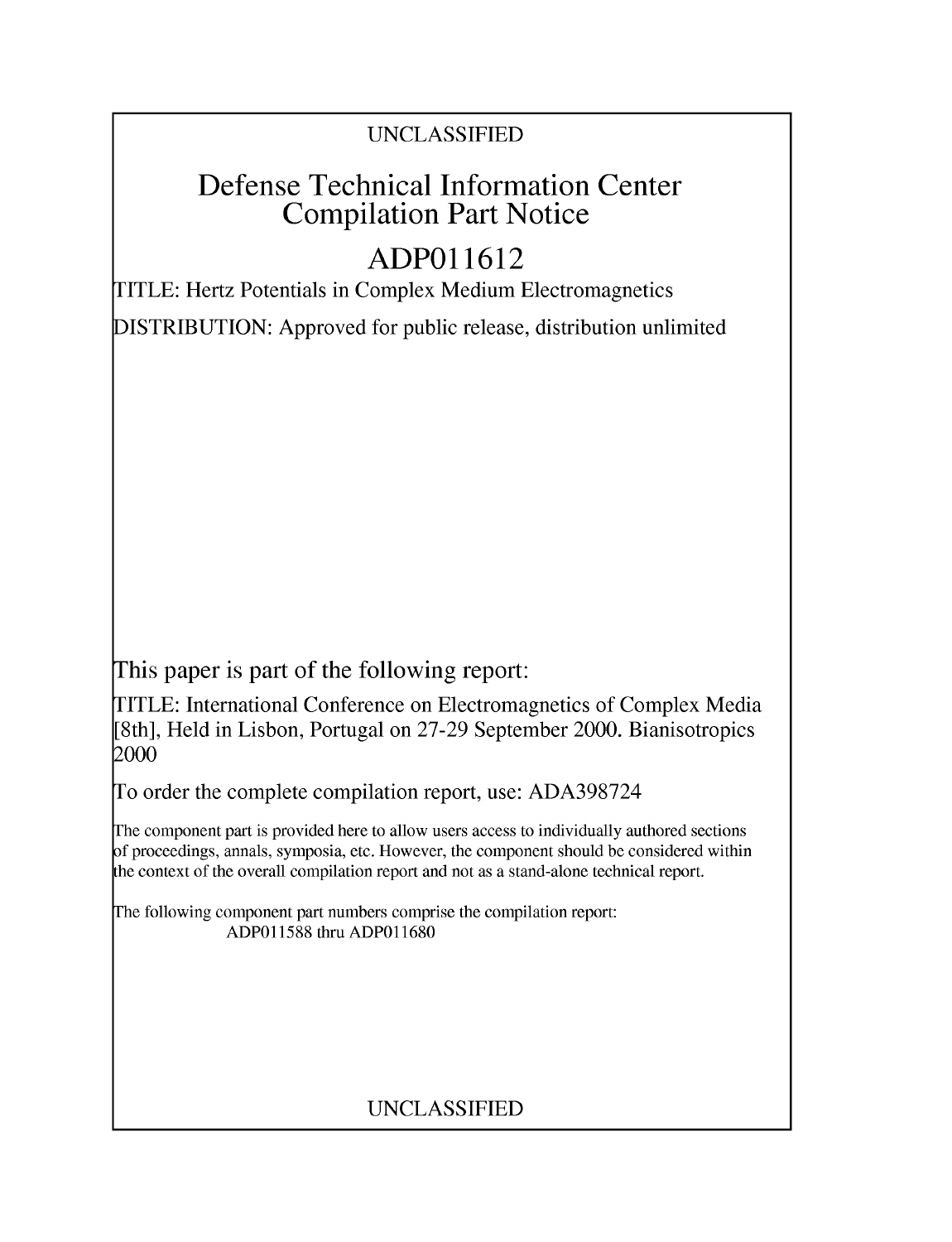## Hertz Potentials in Complex Medium Electromagnetics

Werner S. Weiglhofer

Department of Mathematics, University of Glasgow University Gardens, Glasgow G12 8QW, Great Britain Fax:  $+44 - 141 - 330 4111$ ; email: wsw@maths.gla.ac.uk

#### Abstract

A brief outline of the mathematical technique of scalar Hertz potentials is provided. It is shown that the technique can be successfully implemented if all four constitutive dyadics of a linear bianisotropic medium have a gyrotropic structure. A medium of that nature is a so-called Faraday chiral medium, and it may even be nonhomogeneous but of a restricted form.

#### 1. Introduction

Approaches to solve electromagnetic field problems can be roughly divided into two categories: direct and indirect. While the former deal directly with the Maxwell equations for the electromagnetic field vectors, the latter aim to derive, and consequently solve, alternative differential equations that are fulfilled by certain functions — scalar, vector or dyadic. The field vectors themselves then follow from these functions through (relatively simple) manipulations such as differentiations and integrations.

Two of the most prominent indirect solution techniques are (i) Green function methods and (ii) potential methods. In this contribution we shall focus on potentials, and specifically on scalar Hertz potentials and their role in the solution of electromagnetic field problems in complex mediums.

Vector, scalar and Hertz potentials, in their application to (achiral) isotropic mediums, have been prominent mathematical tools since the early stages of the development of the Maxwellian formalism — a fact easily betrayed by their inclusion in the vast majority of standard textbooks on electromagnetic theory. But only in the last two decades has it been possible to extend the concept of scalar Hertz potentials into the realm of more complex mediums, which may be anisotropic, bianisotropic, nonhomogeneous, in their nature.

Here, an outline of the scalar Hertz potential method is given, necessarily short due to the limited available space. Full details including a comprehensive listing of references of the relevant research literature can be found in a recent book chapter [1].

#### 2. Analysis

The Maxwell equations for a general, linear bianisotropic medium are<sup>1</sup>

$$
i\omega \left[\underline{\underline{\epsilon}} \cdot \mathbf{E}(\mathbf{x}) + \underline{\underline{\xi}} \cdot \mathbf{H}(\mathbf{x})\right] + \nabla \times \mathbf{H}(\mathbf{x}) = \mathbf{J}_e(\mathbf{x}), \qquad (1)
$$

$$
\nabla \times \mathbf{E}(\mathbf{x}) - i\omega \left[ \underline{\zeta} \cdot \mathbf{E}(\mathbf{x}) + \underline{\mu} \cdot \mathbf{H}(\mathbf{x}) \right] = -\mathbf{J}_m(\mathbf{x}). \tag{2}
$$

IVectors are in bold face whereas dyadics are in normal face and underlined twice. Contraction of indices is symbolized by a dot and ab is a dyadic product; the unit dyadic is *I.*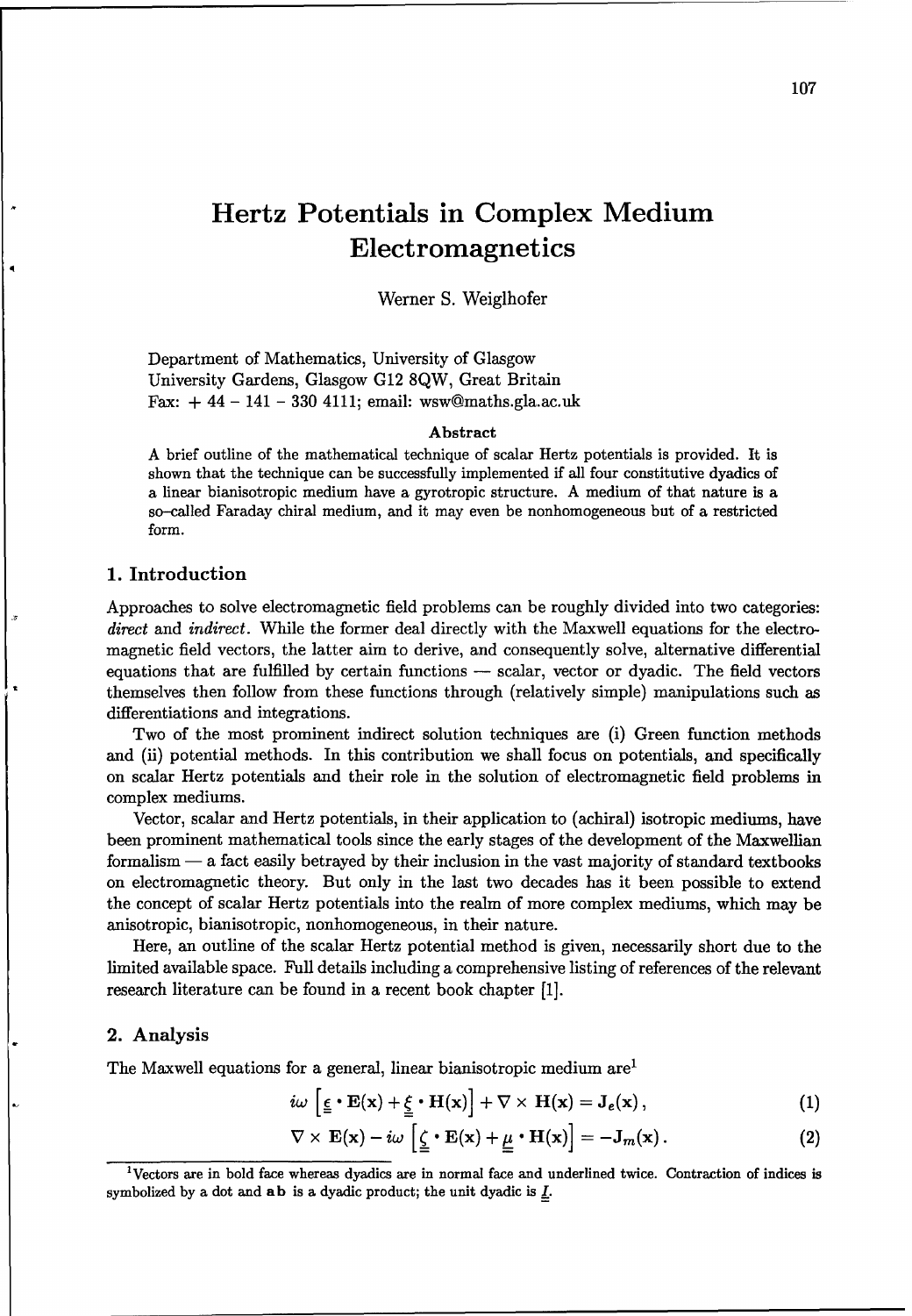$E(x)$  and  $H(x)$  are the electric and magnetic field vectors, whereas  $J_e(x)$  and  $J_m(x)$  are the prescribed electric and magnetic current densities (a time-dependence of  $exp(-i\omega t)$  is implicit). At this stage no restrictions are imposed on the specific form of the four constitutive dyadics in  $(1), (2).$ 

To develop a field representation in terms of scalar Hertz potentials, a partial scalarization of the differential equations  $(1), (2)$ , is carried out with respect to an arbitrarily chosen direction specified by a unit vector  $c$  — once again, full mathematical details can be found in [1]. The decompositions

$$
\mathbf{E} = \mathbf{E}_t + E_c \mathbf{c}, \qquad \mathbf{H} = \mathbf{H}_t + H_c \mathbf{c}, \tag{3}
$$

are introduced, whereby  $\mathbf{E}_t \cdot \mathbf{c} = 0$  and  $\mathbf{H}_t \cdot \mathbf{c} = 0$ ;  $\mathbf{E}_t$  and  $\mathbf{H}_t$  being called the *transverse*,  $E_c$ and  $H_c$  the longitudinal components of the field vectors. Similarly, for the electric and magnetic current density:

$$
\mathbf{J}_e = \mathbf{J}_{et} + J_{ec} \mathbf{c}, \qquad \mathbf{J}_m = \mathbf{J}_{mt} + J_{mc} \mathbf{c}, \tag{4}
$$

and also for the derivative operations:

$$
\nabla = \nabla_t + \mathbf{c} \frac{\partial}{\partial x_c}, \qquad \nabla^2 = \nabla_t^2 + \frac{\partial^2}{\partial x_c^2}, \tag{5}
$$

wherein  $\nabla^2$  is the Laplace operator.

The c-components of (1), (2) provide two scalar expression for the components  $E_c$  and  $H_c$ and one finds, after some algebra,

$$
E_c = \mathbf{P}_{ee} \cdot \mathbf{E}_t + \mathbf{P}_{eh} \cdot \mathbf{H}_t + K_e, \qquad (6)
$$

$$
H_c = \mathbf{P}_{he} \cdot \mathbf{E}_t + \mathbf{P}_{hh} \cdot \mathbf{H}_t + K_h, \qquad (7)
$$

where  $P_{ee}$ ,  $P_{eh}$ ,  $P_{he}$  and  $P_{hh}$  are 2×2 dyadic operators while  $K_e$  and  $K_h$  are source terms. Now, a system for the transverse components  $E_t$  and  $H_t$  is derived in the form

$$
-\frac{\partial \mathbf{E}_t}{\partial x_c} + i\omega \underline{M}_{ee} \cdot \mathbf{E}_t + i\omega \underline{M}_{eh} \cdot \mathbf{H}_t = \mathbf{q}_{te},
$$
\n(8)

$$
-\frac{\partial \mathbf{H}_t}{\partial x_c} + i\omega \underline{M}_{he} \cdot \mathbf{E}_t + i\omega \underline{M}_{hh} \cdot \mathbf{H}_t = \mathbf{q}_{th}.
$$
 (9)

where  $M_{ee}$ ,  $M_{eh}$ ,  $M_{he}$  and  $M_{hh}$  are 2×2 dyadic differential operators of second order and  $q_{te}$ and  $q_{th}$  are 2-vector source terms.

The crucial step is now the introduction of scalar potentials through

$$
\mathbf{E}_t = \nabla_t \Phi + \nabla_t \times \Theta \mathbf{c},\tag{10}
$$

$$
\mathbf{H}_t = \nabla_t \Pi + \nabla_t \times \Psi \mathbf{c}.
$$
 (11)

Straightforward manipulation of (6), (7), then leads to formulas for the longitudinal components  $E_c$  and  $H_c$ , in symbolic form:

$$
E_c = E_c \left( \Phi, \Theta, \Pi, \Psi; J_{ec}, J_{mc} \right), \qquad (12)
$$

$$
H_c = H_c(\Phi, \Theta, \Pi, \Psi; J_{ec}, J_{mc})
$$
\n(13)

The expressions  $(10)$ - $(13)$  constitute a representation of all field components in terms of the four scalar functions  $\Phi$ ,  $\Theta$ ,  $\Pi$  and  $\Psi$ ; substitution into the available differential equations produces a system of four differential equations for the four scalar potentials. At that stage no direct gain has been achieved as one has simply exchanged solving a system of partial differential equations of second order for  $E_t$  and  $H_t$  with solving a corresponding system for the four scalar potentials.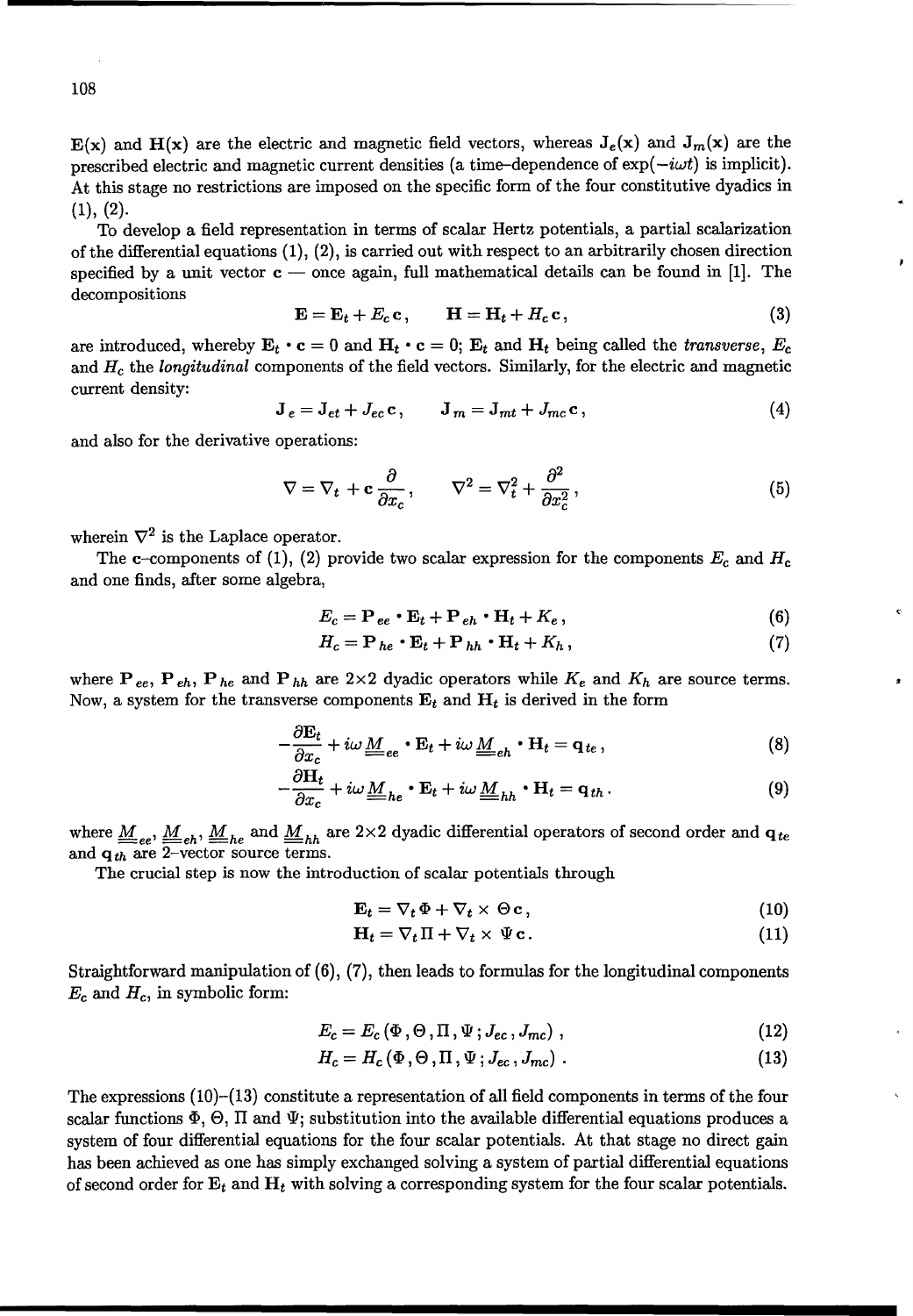The question is therefore: can two of the four scalar potentials be eliminated in a simple manner so that the field vectors  $E$  and  $H$  can be represented in full by two scalar Hertz potentials plus, perhaps, some auxiliary functions that are required to deal with specific source terms?

The answer to that question is that such an elimination is not possible for the general, linear bianisotropic medium characterized by  $\epsilon$ ,  $\zeta$ ,  $\zeta$  and  $\mu$ . Conditions on the structure of these constitutive dyadics must be imposed and  $\bar{t}$  he desired reduction is possible only if the constitutive dyadics are of the form

$$
\underline{\underline{\sigma}} = \sigma_t \underline{I} + (\sigma_c - \sigma_t) \mathbf{c} \mathbf{c} - i \sigma_g \mathbf{c} \times \underline{I} \n= \begin{pmatrix} \sigma_t & i \sigma_g & 0 \\ -i \sigma_g & \sigma_t & 0 \\ 0 & 0 & \sigma_c \end{pmatrix}, \qquad \underline{\underline{\sigma}} = \underline{\underline{\epsilon}}, \underline{\underline{\zeta}}, \underline{\underline{\mu}}.
$$
\n(14)

All four constitutive dyadics are of gyrotropic form, and a medium of that nature is called a Faraday chiral medium [2]. In the dyadics (14),  $\sigma_t$  and  $\sigma_c$  characterize the uniaxiality of the medium whereas  $\sigma_g$  is responsible for the gyrotropic or gyrotropic-like nature. The scalar Hertz potential formalism for homogeneous Faraday chiral mediums has been outlined in detail elsewhere [2]. The field representation, for all the types of mediums for which the scalar Hertz potential technique is then applicable, can symbolically be given by

$$
\mathbf{E} = \mathbf{E} \left( \Theta, \Psi; J_{ec}, u_e, v_e, J_{mc}, u_m, v_m \right), \qquad (15)
$$

$$
\mathbf{H} = \mathbf{H} \left( \Theta, \Psi; J_{ec}, u_e, v_e, J_{mc}, u_m, v_m \right), \tag{16}
$$

because usually the two potentials that get eliminated are  $\Phi$  and  $\Pi$ .

Typically, the two functions  $\Theta$  and  $\Psi$  - the scalar Hertz potentials - fulfil a system of differential equations of the structure

$$
L_1\Theta + L_2\Psi = s_1\,,\tag{17}
$$

$$
L_3\Theta + L_4\Psi = s_2\,,\tag{18}
$$

where the exact form of the second order partial differential operators  $L_1$ ,  $L_2$ ,  $L_3$  and  $L_4$  depends on the specific type of bianisotropic medium being analysed; **si** and 32 are source terms. In general, thus,  $\Theta$  and  $\Psi$  are coupled but decoupling occurs if the medium becomes sufficiently simple (as happens, for example, for a uniaxial dielectric medium [3]).

Finally, what is the significance of the functions  $u_e$ ,  $u_m$ ,  $v_e$  and  $v_m$  that have entered the field representation (15), (16)? These are auxiliary functions defined by

$$
\mathbf{J}_{et} = \nabla_t u_e + \nabla_t \times v_e \mathbf{c},\qquad(19)
$$

$$
\mathbf{J}_{mt} = \nabla_t u_m + \nabla_t \times v_m \mathbf{c} \,. \tag{20}
$$

Consequently, the four auxiliary functions are calculated from the differential equations

$$
\nabla_t^2 u_p = \nabla_t \cdot \mathbf{J}_{pt}, \quad \nabla_t^2 v_p = \nabla_t \cdot (\mathbf{c} \times \mathbf{J}_{pt}), \quad p = e, m,
$$
\n(21)

and it is immediately clear from these expressions that they have nothing to do with the medium as such but are simply generated by the mathematical formalism to accommodate transverse current densities.

#### 3. Discussion

The brief outline of the scalar Hertz potential technique is concluded here with a number of observations; see [1] for more detailed discussions of the individual points.